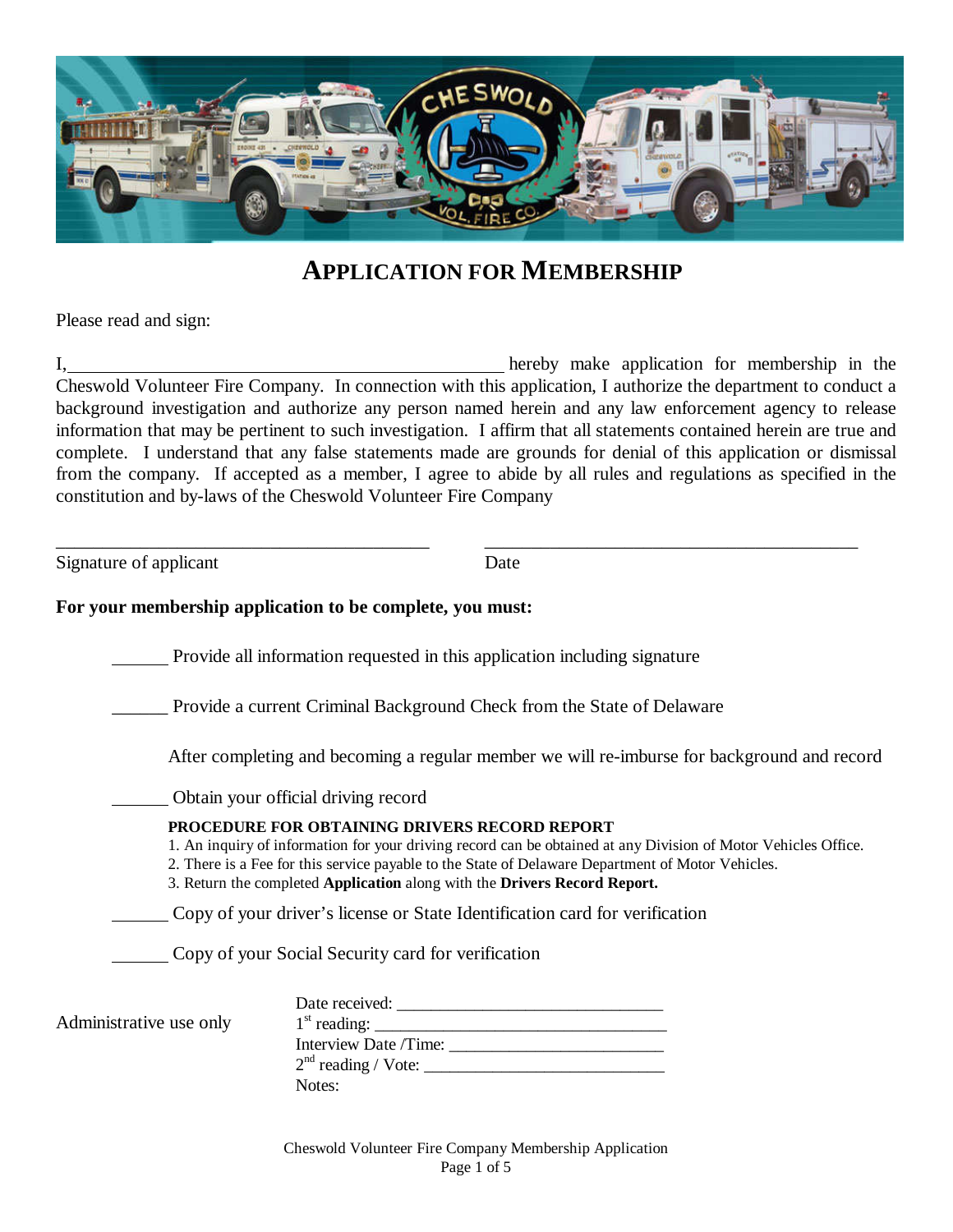#### **PLEASE PRINT**

| PERSONAL INFORMATION |                                                |                         |  |
|----------------------|------------------------------------------------|-------------------------|--|
| Name:                |                                                | Date of Birth:          |  |
|                      | (First, MI, Last)                              | Social Security Number: |  |
| Address:             |                                                | How long at current     |  |
| City, State, Zip:    |                                                | residence?:             |  |
| Telephone Number:    | <u> 1980 - Jan Barbara Barbara, manazarta </u> | Cell phone Number:      |  |
| Email Address:       |                                                |                         |  |

### **EMERGENCY CONTACT INFORMATION**

| Name:             | Relationship: |  |
|-------------------|---------------|--|
| Address:          | Work Phone:   |  |
| City, State, Zip: | Home Phone:   |  |

## **MEMBERSHIP CATEGORY AND AREA OF INTEREST**

Which membership category of the company do you have an interest in pursuing?

\_\_\_ REGULAR \_\_\_ AMBULANCE \_\_\_ JUNIOR

Which administrative area(s) of the department do you have an interest in pursuing? (Applies to ALL members)

- 
- Recruitment / Retention -- Hall Rental
- 
- Buildings & Grounds Maintenance Treasury / Accounting
- 
- 
- Fundraising Technology Information Technology
	-
- Fire Prevention State / County organizations
	-
	- Public Relations Historian
- $\longrightarrow$  Bingo  $\longrightarrow$  Other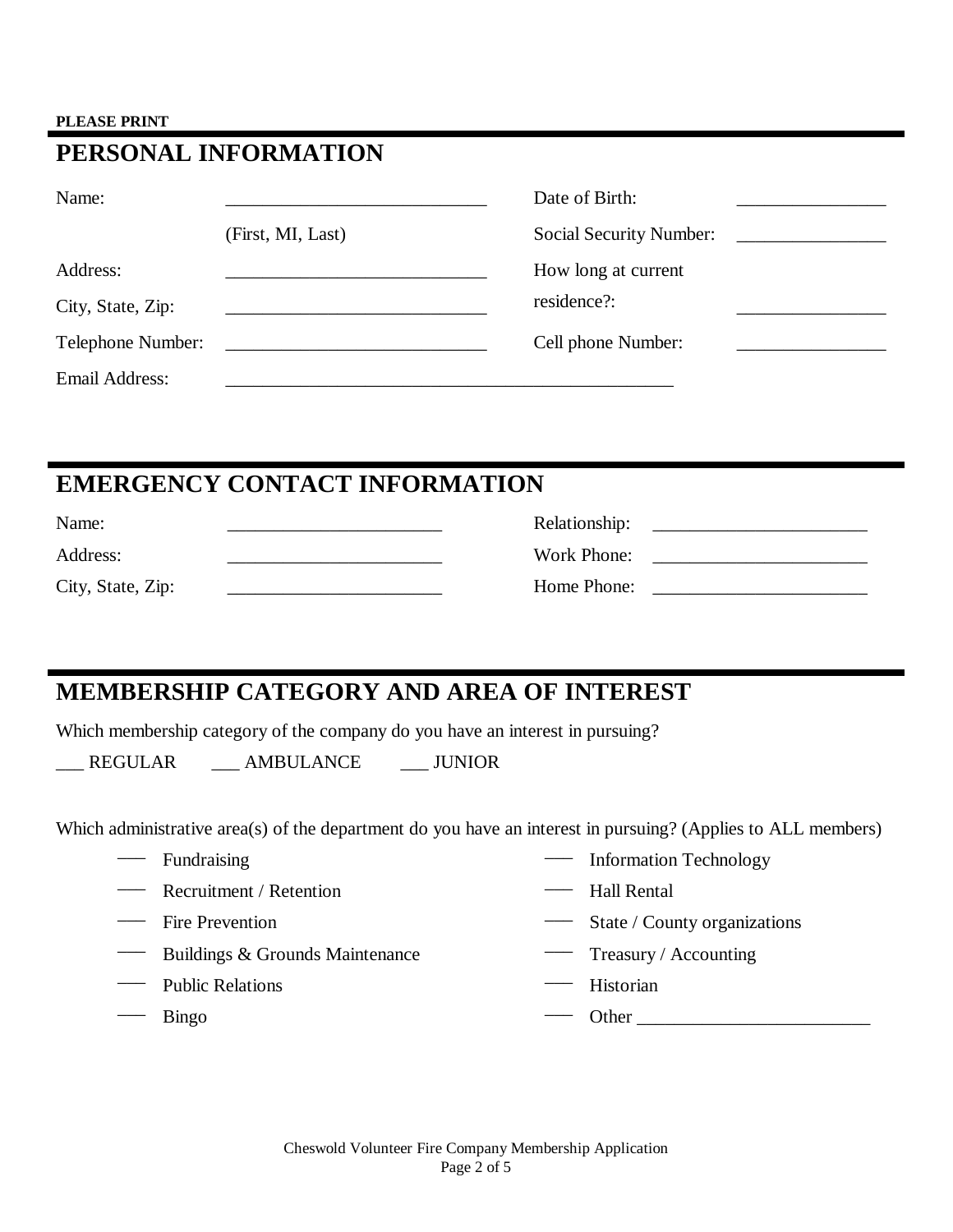**Please tell us briefly why you would like to become a member of the Cheswold Volunteer Fire Company:** 

### **FIRE FIGHTING/EMS EXPERIENCE**

 $\overline{a}$ 

 $\overline{a}$ 

 $\overline{a}$ 

 $\overline{a}$ 

Have you ever been a member of a volunteer or paid fire department, rescue squad or ambulance corps or similar organization?

| <b>YES</b><br>N <sub>O</sub>          | If YES, please complete the following: |
|---------------------------------------|----------------------------------------|
| Organization:                         | How Long:                              |
| Address:<br>City, State, Zip:         | Supervisor:<br>Supervisor's Telephone: |
| Date you entered<br>the organization: | Date you left:                         |
| Reason for leaving:                   |                                        |
| Rank or Positions Held:               |                                        |

If you have been affiliated with more than one such organization, check this box [ ] and provide for each the same information called for above by writing it on the back of this page.

Please list any fire service or emergency medical service type training you have completed (e.g., Emergency Medical Technician, Fire Science course, etc.). Give expiration dates for any training certificates that you hold.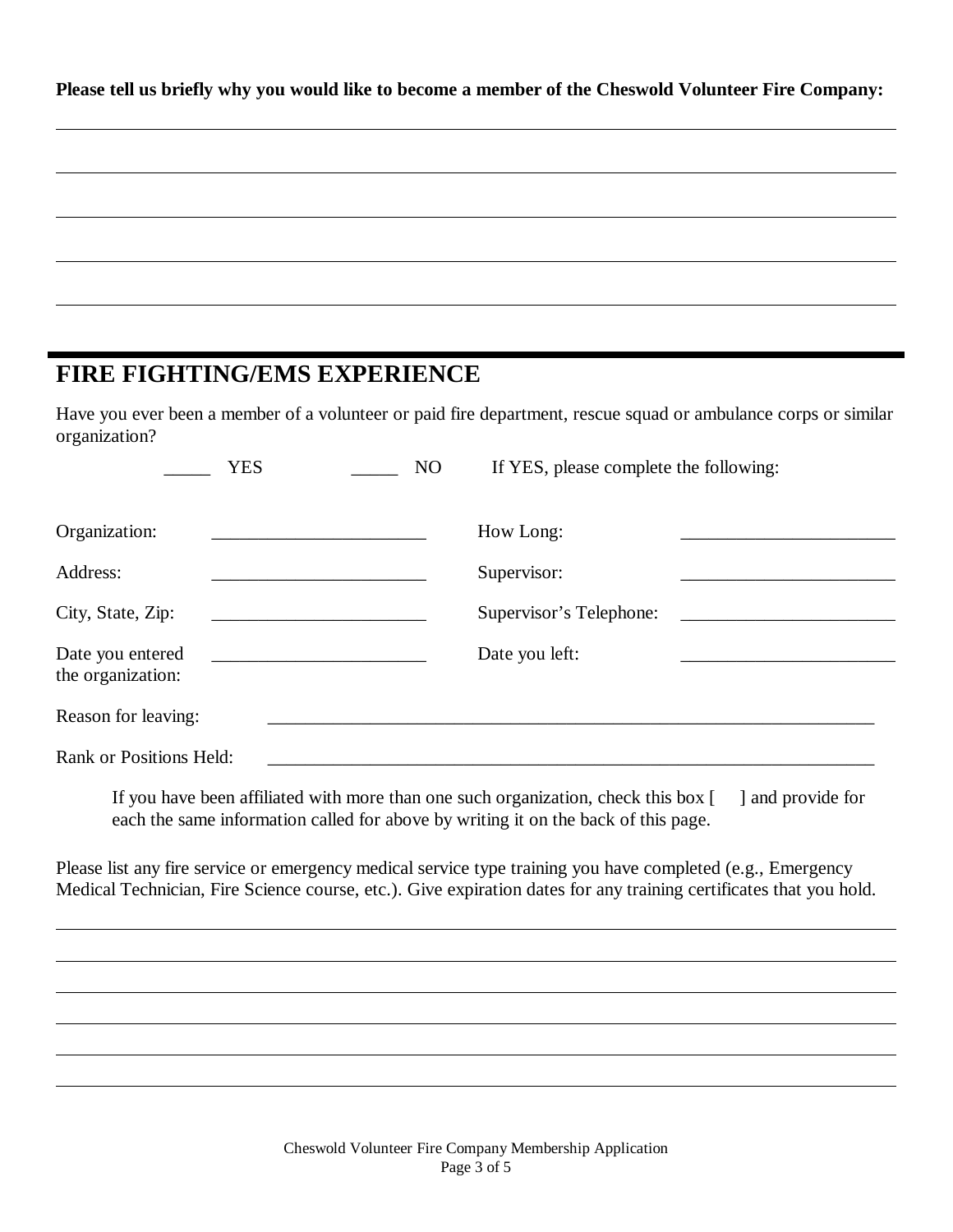# **EMPLOYMENT HISTORY**

List below all previous employers in last 5 years starting with most current: (use back of page if necessary)

| <b>Current Employer:</b>   | How long:               |
|----------------------------|-------------------------|
| Address:                   | Occupation:             |
| City, State, Zip:          | Supervisor:             |
| <b>Business Telephone:</b> | Supervisor's Telephone: |
| Employer:                  | How long:               |
| Address:                   | Occupation:             |
| City, State, Zip:          |                         |
|                            | Supervisor:             |

## **REFERENCES**

Please list three character references other than employers:

| Name:                                                                                  | Occupation:                                                                                                                          |  |
|----------------------------------------------------------------------------------------|--------------------------------------------------------------------------------------------------------------------------------------|--|
| Address:<br>the control of the control of the control of the control of the control of | Work Phone:                                                                                                                          |  |
| City, State, Zip:                                                                      | Home Phone:                                                                                                                          |  |
| <b>Interviewer's Notes:</b>                                                            |                                                                                                                                      |  |
|                                                                                        |                                                                                                                                      |  |
|                                                                                        |                                                                                                                                      |  |
| Name:                                                                                  | Occupation:                                                                                                                          |  |
| Address:                                                                               | Work Phone:                                                                                                                          |  |
| City, State, Zip:                                                                      | Home Phone:<br><u> 1980 - Johann Barn, mars eta inperiodo</u>                                                                        |  |
| <b>Interviewer's Notes:</b>                                                            |                                                                                                                                      |  |
|                                                                                        |                                                                                                                                      |  |
| Name:                                                                                  | Occupation:                                                                                                                          |  |
| Address:                                                                               | Work Phone:<br><u> 1989 - Johann John Stone, market fan it ferskearre fan it ferskearre fan it ferskearre fan it ferskearre fan </u> |  |
| City, State, Zip:                                                                      | Home Phone:                                                                                                                          |  |
| <b>Interviewer's Notes:</b>                                                            |                                                                                                                                      |  |
|                                                                                        |                                                                                                                                      |  |
|                                                                                        |                                                                                                                                      |  |